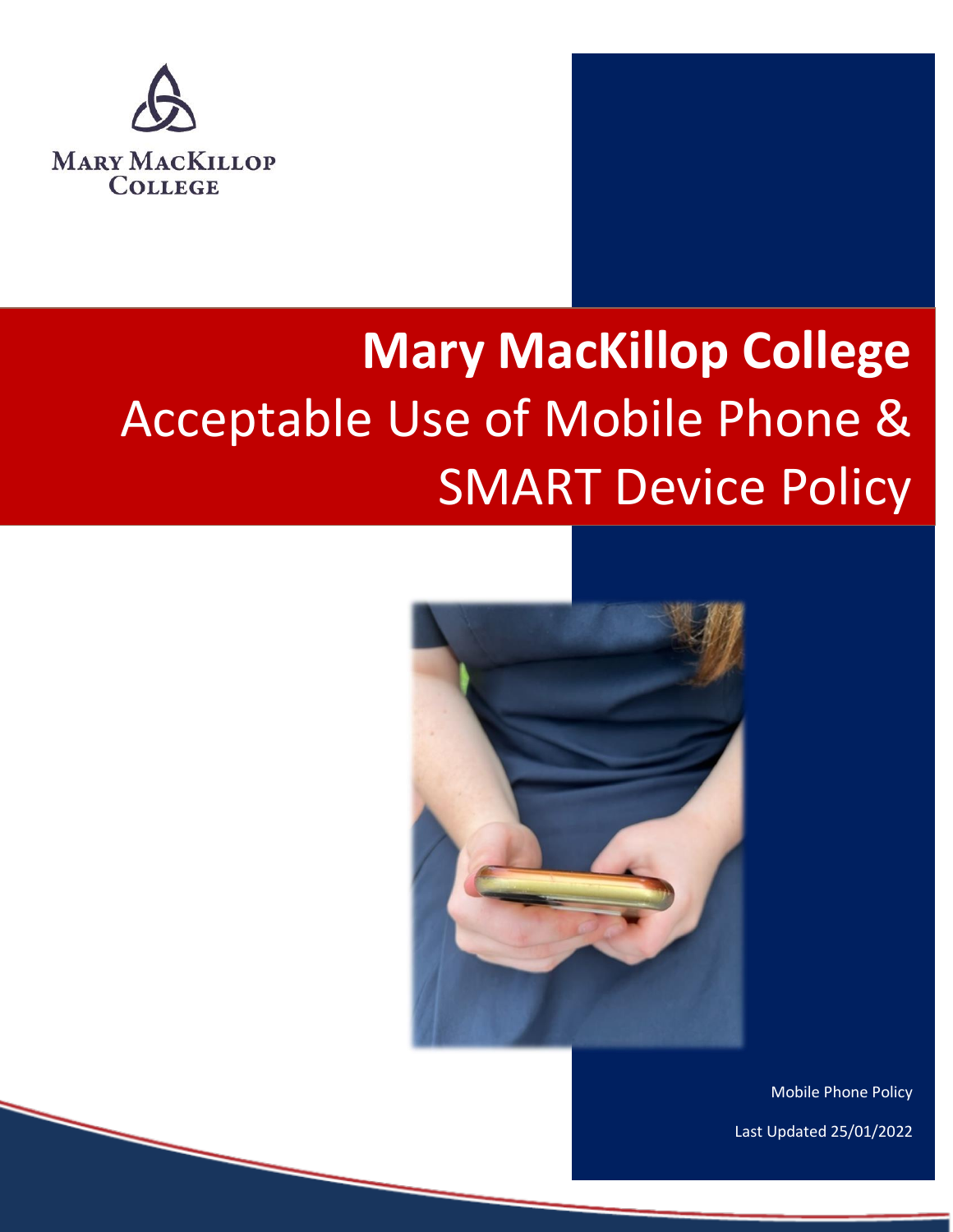#### **College Values**

My Faith is My Light

## VISION

We are an interconnected, joy-filled, contemporary Catholic learning community, inspired by Josephite traditions to be people purpose achieving our potential.

## **MISSION**

We forge a culture of creativity, excellence, justice, and compassion as we nurture, challenge, and empower one another.

## VALUES

We uphold Spirit, Courage, Integrity, Service, Unity and Wisdom

to live principled live together.

# **VIRTUES**

MMC Learners are Curious, Creative, Self-directed, and Resilient

MMC Learning Analogy - Seek, Strive, and Soar.

MacKillop Women Shine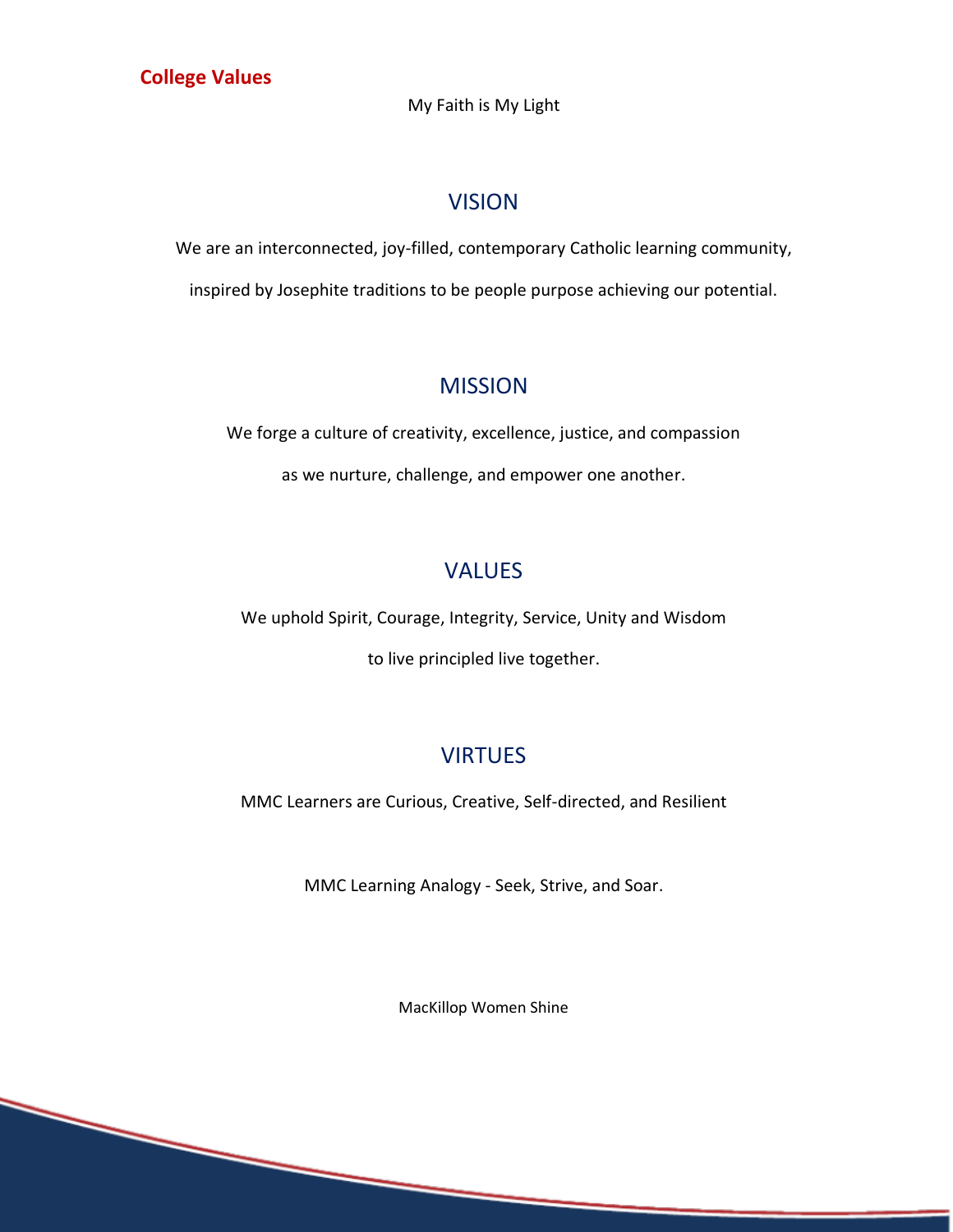## **Policy**

This policy provides clear guideline to staff, students, and parents of acceptable use of SMART Devices and mobile phone on campus during school hours. In brief, no SMART device or mobile phone is to be visible or used from 8.27am – 3.00pm on school grounds. This policy also applies to students during all school related activities.

This policy:

- Proactively manages the use of mobile phone/SMART devices during the school day.
- Ensures that mobile phone/SMART device usage does not have deleterious effects on any aspect of a student's school life.
- Clarifies the responsibilities of students & staff.
- Promotes acceptable mobile phone/SMART device usage.
- Contributes positively to the health & safety of the College community.

The College recognizes that parents equip their daughters in high school with mobile phone/SMART device for a variety of reason including personal safety, security, and case of contact. The College provided guidelines for acceptable use during school hours to ensure the wellbeing and learning is a focus while the students are in the College's care.

#### **Rationale**

Our core business of teaching and learning needs to be conducted in an environment free from unnecessary distractions or disruptions. This policy ensures that mobile phone/SMART device use during school hours is managed in a consistent way and therefore ensures that students, parents/carers and teachers all understand the rules of the College regarding the use of mobile phone/SMART devices during school hours, in particular, learning time.

#### **Definitions**

SMART device: a SMART device (also known as a wireless phone, cell phone or cellular telephone) is an electronic device, generally connected to other devices or networks via different protocols such as Bluetooth, NFC, WiFi, 3G, etc., that can operate to some extent interactively and autonomously.

This device can also appear as a watch or Fitbit and can be worn in the same way. It can make and receive calls, text, other messages, take photos and videos and give directions, as well as having many other capabilities, while moving within the phone service area or connected to Wi-Fi. SMART devices are also known as SMART phones or SMART Devices and are used to communicate in a wide variety of ways.

## **Rule and Regulations**

The College accepts no responsibility for the security of mobile phones/SMART device.

Safe keeping of mobile phone/SMART device is the responsibility of the owner. Students who bring mobile phone/SMART device are advised to keep them well concealed and not 'advertise' they have them, to reduce the risk of theft during school hours. Mobile phones should be secured, out of sight, locked in locker or handed in at the Office.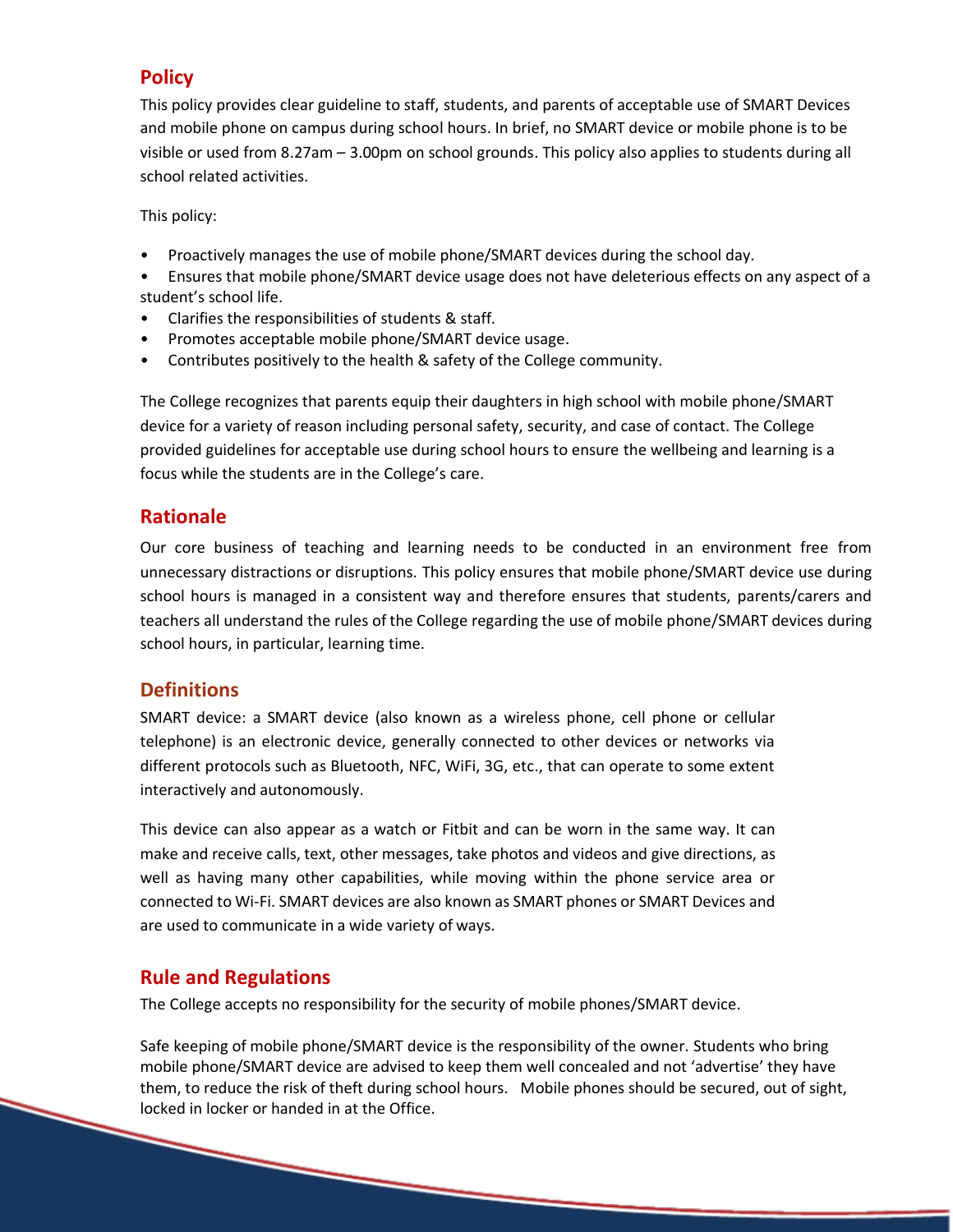Using mobile phone/SMART device/Photography/video to bully or threaten other students is unacceptable and will not be tolerated – in same cases it may constitute criminal behaviour. The mobile phone must be turned off when the first bell for morning House Group is rung. The mobile phone should not be used again throughout the day until after school finishes unless teacher permission is granted. If permission is granted for use as a calculator, internet device or similar the phone must be placed on the student's desk in clear view to be monitored by the teacher for designated use.

If a student uses a mobile phone/SMART device in class or in the school grounds without permission the student will have their phone confiscated and place at the College Student Services.

Any students who use vulgar, derogatory, or obscene language while using a mobile phone will face disciplinary actions.

Students with mobile phones/SMART device may not engage in personal attacks, harass another person, or post private information about another person using SMS messages, phone apps and phone calls.

Parents are reminded that in case of emergency, the first port of call to contact their daughter is through the College Office. Students are not permitted to talk to parent (or text) during the school day.

Photographs, videos, or any type of recording, in particular for social media purposes, should not be taken without permission of the person.

Students using mobile phones/SMART device to bully other students will face disciplinary actions according to the College Discipline Policy. **MOBILE PHONE POLICY**

Mobile phones/SMART device which are found in the college and whose owner cannot be located should be handed in at the Student Services. (Students are required to mark their mobile phone clearly with their Name)

Students with mobile phones/SMART device must keep their password/pin number confidential. Mobile phones and/or password may not be shared.

Students must not take mobile phones/SMART device into examination rooms. Should students be found to have their mobile phones/SMART device they will be asked to place them on their desk in clear view as visible evidence that the mobile phone is turned off for the duration of the examination.

Mobile phone/SMART device are not to be used in change rooms or the bathrooms.

The use of mobile phones/SMART device in a whole school emergency/lockdown evacuation is forbidden for safety reasons.

#### Procedures

School Rule: Mobile phone/SMART devices, if brought to school, are to be kept in the lockers between the hours of 8.27 am and 3.00pm or left at home. They are to be turned off during these hours – unless in exceptional circumstances when required during a class approved time. In such instances, the teacher will liaise with the Head of Department and notify all staff members of the use of the mobile phone/SMART device by students in that lesson. Students in Film and TV New Media will be wearing lanyards to identify they have permission to use their mobile phones/SMART device.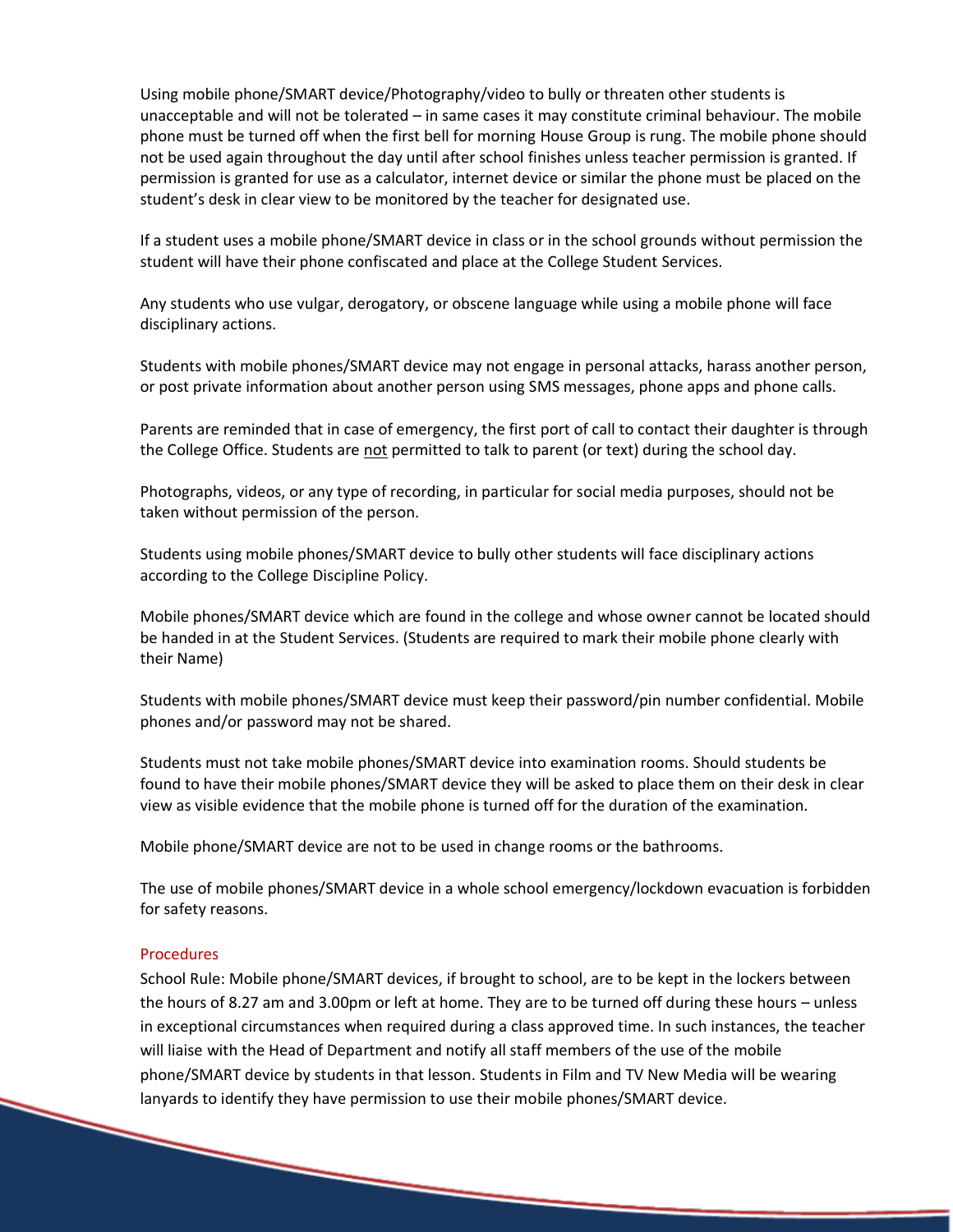

#### **Consequences**

Students in breach of this policy must hand the mobile phone/SMART device to the teacher who asked for it. Confiscated mobile phone/SMART device are to be place in an envelope clearly labels with the student's name/date and be signed into the Student Services through the Mobile Phone/SMART device Registry by the teacher.

For the third breech, students will be required to submit their phone into the Student Services at the start of the school day for a 1-week period.

A further breech will be referred to the Deputy Principal.

Students found to be in possession of a mobile phone during an exam or similar maybe found to be in breach of exam security and results may be forfeited.

Should lesson be disrupted by inappropriate mobile phone use, the students will be referred to the Deputy Principal?